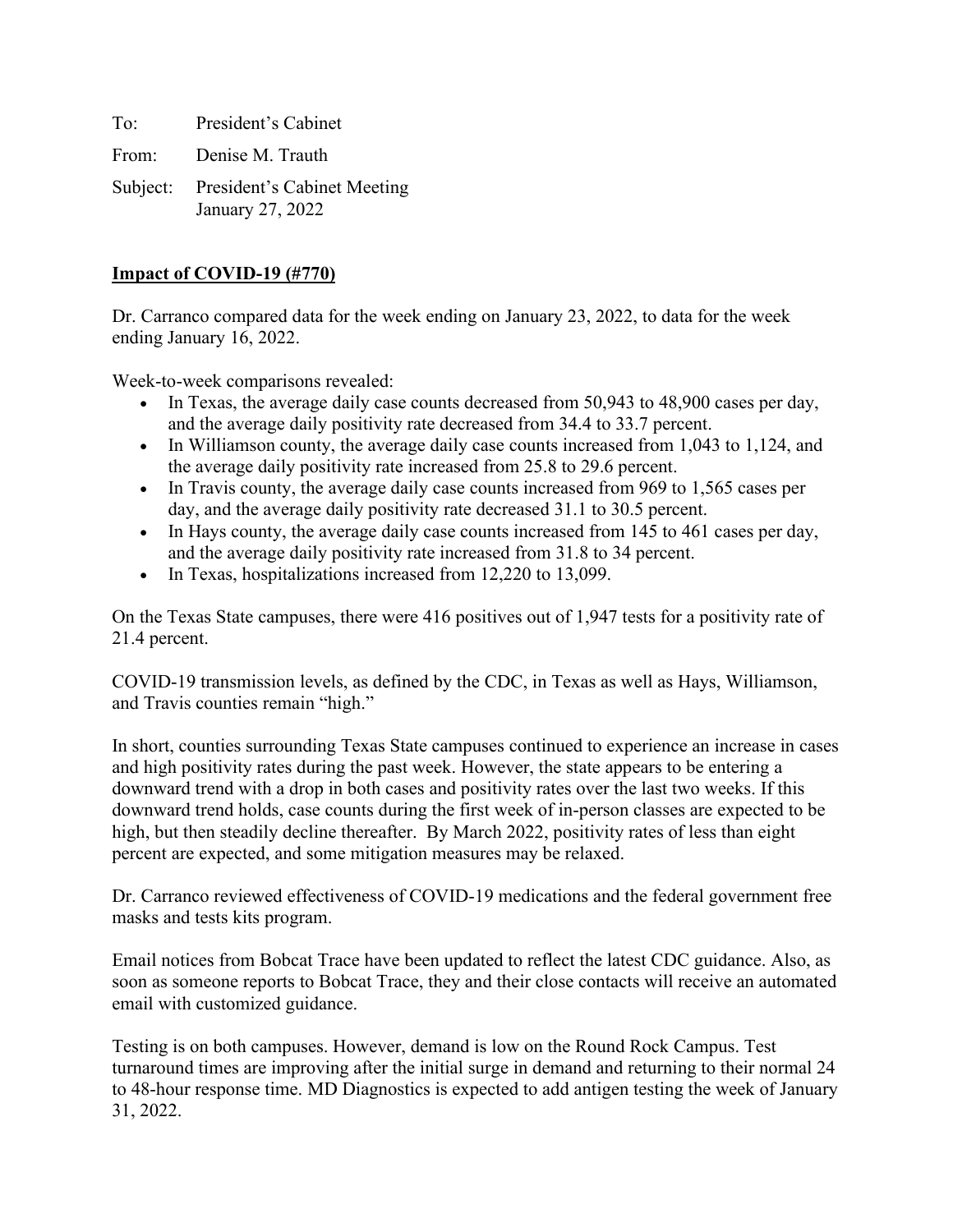Two messages are being prepared. A Bobcat Trace message will be shared with the entire university community, and another communication will be shared with students.

Face-to-face events should implement Texas State's mitigation strategies.

Mr. Algoe and guest Ms. Carole Clerie, Assistant Vice President for Human Resources, discussed with Cabinet members possible changes to sick leave pool eligibility. Currently, for employees who have exhausted their sick leave, they cannot access the sick leave pool until they have missed 30 working days in the immediate preceding six months. Cabinet approved reducing this 30-day period to 10 days.

# **Review and Recommendations Task Force**

Dr. Silva discussed the renaming of a residence hall based on the recommendations from the Review and Recommendations Task Force. Dr. Silva provided a recap of the work that paved the way for these recommendations. In February 2021, President Trauth convened the Scholars Task Force, comprised of scholars in history, sociology, political science, and library studies, to undertake a scholarly analysis of the historical facts about and contexts of the lives and careers of Sallie Ward Beretta, the namesake of Beretta Hall on the San Marcos Campus, and John Garland Flowers, namesake of Flowers Hall on the San Marcos Campus. The Task Force produced a report titled "Historical Background and Context: Sallie Ward Beretta and John Garland Flowers." She, then, charged the Review and Recommendations Task Force in September 2021, comprised of students, alumni, faculty, and staff, to review the report and make recommendations based on its contents. The Task Force recommended to the President's Cabinet members to retain the name Flowers on the building named after former Texas State president John Garland Flowers and to remove "Beretta" from the building named after Sallie Ward Beretta. The recommendations were approved during a December 15, 2021, cabinet meeting. At the current meeting, Cabinet members reviewed a list of preapproved building names and approved Mesquite Hall as the new name of the residence hall.

# **Inclusion and Diversity (#747)**

Dr. Silva discussed a report submitted by the Council on Inclusive Excellence and how President's Cabinet members will respond. Dr. Silva provided a recap of the events that led up to the report. In partnership with the organization Life Anew, starting in January 2021, over 100 students, staff, and faculty, including President Trauth and President's Cabinet members, engaged first in individual, then in integrated, dialogue sessions. These conversations focused on racial injustice and restorative justice with the goal of producing a report that reflected the interests, concerns, and voices of our Texas State community.

The Life Anew process resulted in a framework to create a long-term strategic plan for building and maintaining equitable relationships across the university. The Council on Inclusive Excellence (CIE) identified themes and recommended strategies into a report titled "Themes and Recommended Strategies to Building Equitable Relationships Across Texas State University." President's Cabinet members are reviewing the report and will provide a response during the spring 2022 semester.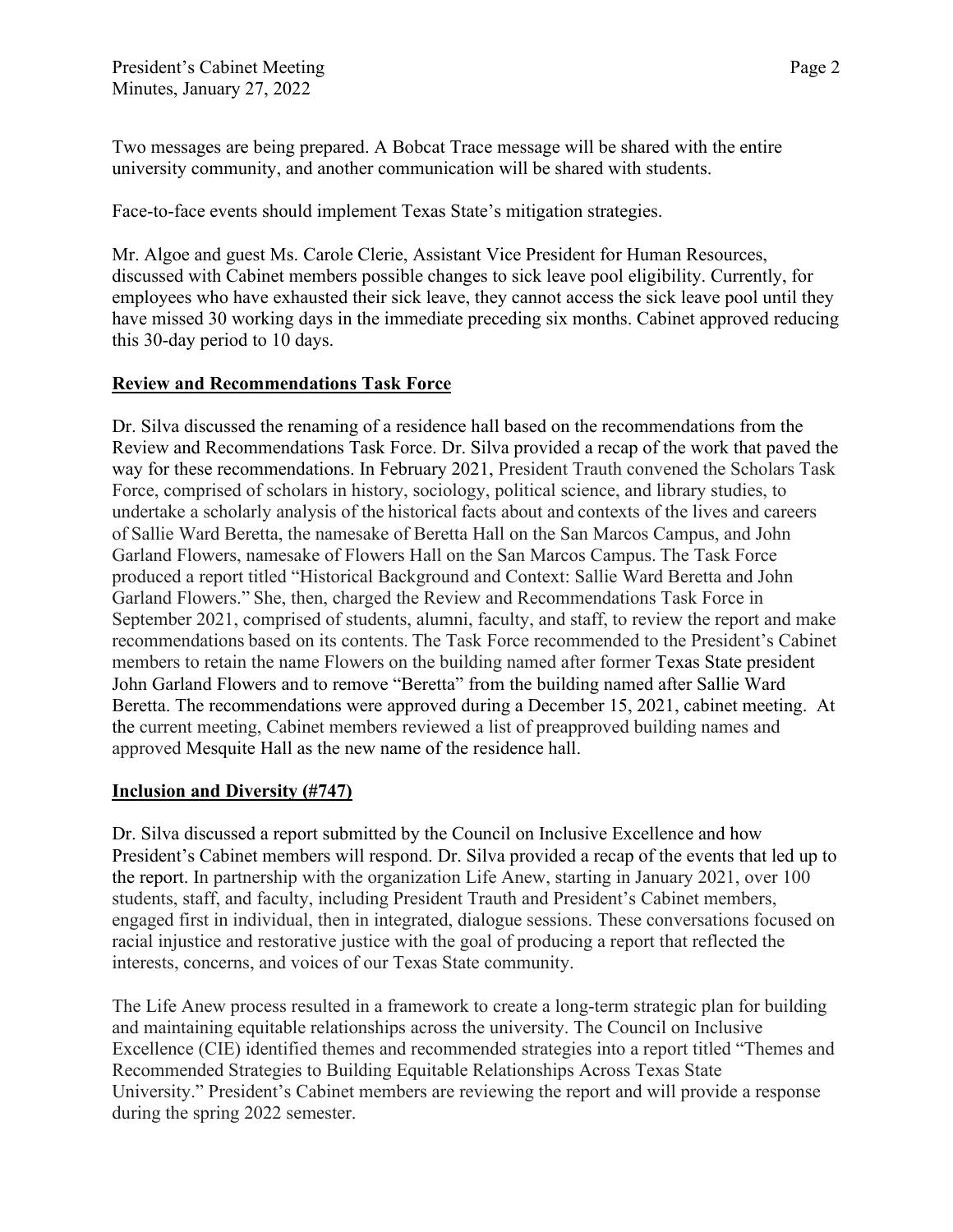Because equity and inclusion are foundational principles for Texas State, Texas State will include DEIA as one of the university's five institutional goals in its next strategic planning process. The information gleaned from the CIE recommendations, in part, will be used to inform the strategies for this goal and ensure Texas State stays focused on a forward trajectory for DEIA initiatives.

**RTA: 03/28/2022 Cabinet members will discuss their responses to the Council on Inclusive Excellence report titled "Themes and Recommended Strategies to Building Equitable Relationships Across Texas State University."** 

# **President's Update (#556)**

President Trauth engaged Cabinet members in discussion about posting of criminal trespass warnings. Mr. Algoe provided benchmarking information and discussed the pros and cons. Mr. Algoe will compile additional information and return this item to another cabinet agenda meeting.

# **RTA: 3/7/22 Chief Carmichael to discuss his philosophy to university policing and criminal trespass warnings.**

President Trauth discussed the possibility of offering a bonus to employees during the next fiscal year.

President Trauth asked Cabinet members to review their internal policies related to organizations affiliated with the university that have bank accounts outside of the university.

# **Significant Issues (#01)**

Mr. Algoe discussed an issue involving a student.

Provost Bourgeois made several announcements:

- The current fall to spring retention rate is 93.1 percent.
- A new assured scholarship program for new transfer students is about to be launched.
- Freshmen applications increased 32 percent over fall 2021 and is higher than fall 2019 (the last prepandemic numbers semester).
- An application for Phi Beta Kappa has been submitted. Achieving this designation will bolster Texas State's progress toward achieving Research 1 status.

Provost Bourgeois indicated that his team is exploring ways to offer graduate online programs to non-resident students at in-state rates.

Mr. Algoe summarized topics discussed at a meeting of the Texas State Associations of State Senior College and University Business Officers.